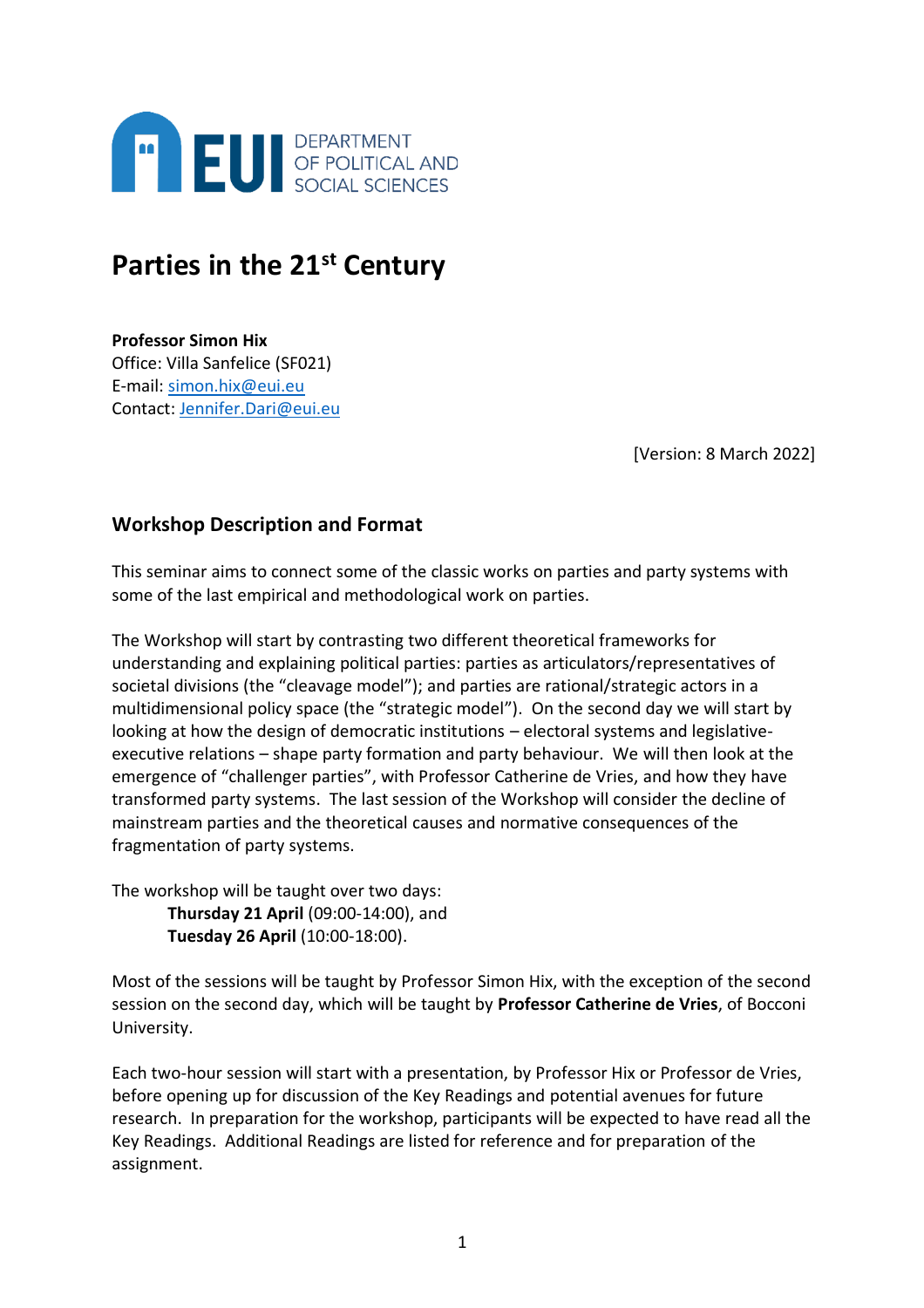### **Writing Assignment**

The assignment for the workshop is an 8 to 10-page (double-spaced) essay on one of the key topics of the course. The essay should discuss the classic works on a topic, how far recent contributions have taken the research forward, and an agenda for future research on the topic. **The assignment is due by 9 am Monday 13 May.**

### **Schedule**

#### **Day 1: Thursday, 21 April**

- 09:00-11:00 SESSION 1 Demand Side: Cleavage De-alignment and Re-alignment
- 11:30-12:00 Break
- 12:00-14:00 SESSION 2 Supply Side: Strategic Parties in a Multidimensional Space

#### **Day 2: Tuesday, 26 April**

- 10:00-12:00 SESSION 3 Parties and their Institutional Context
- 12:00-13:00 Break
- 13:00-15:00 SESSION 4 Challenger Parties (with Catherine de Vries, Bocconi University)
- 15:00-15:30 Break
- 15:30-17:30 SESSION 5 Democratic Fragmentation and Crisis of the Mainstream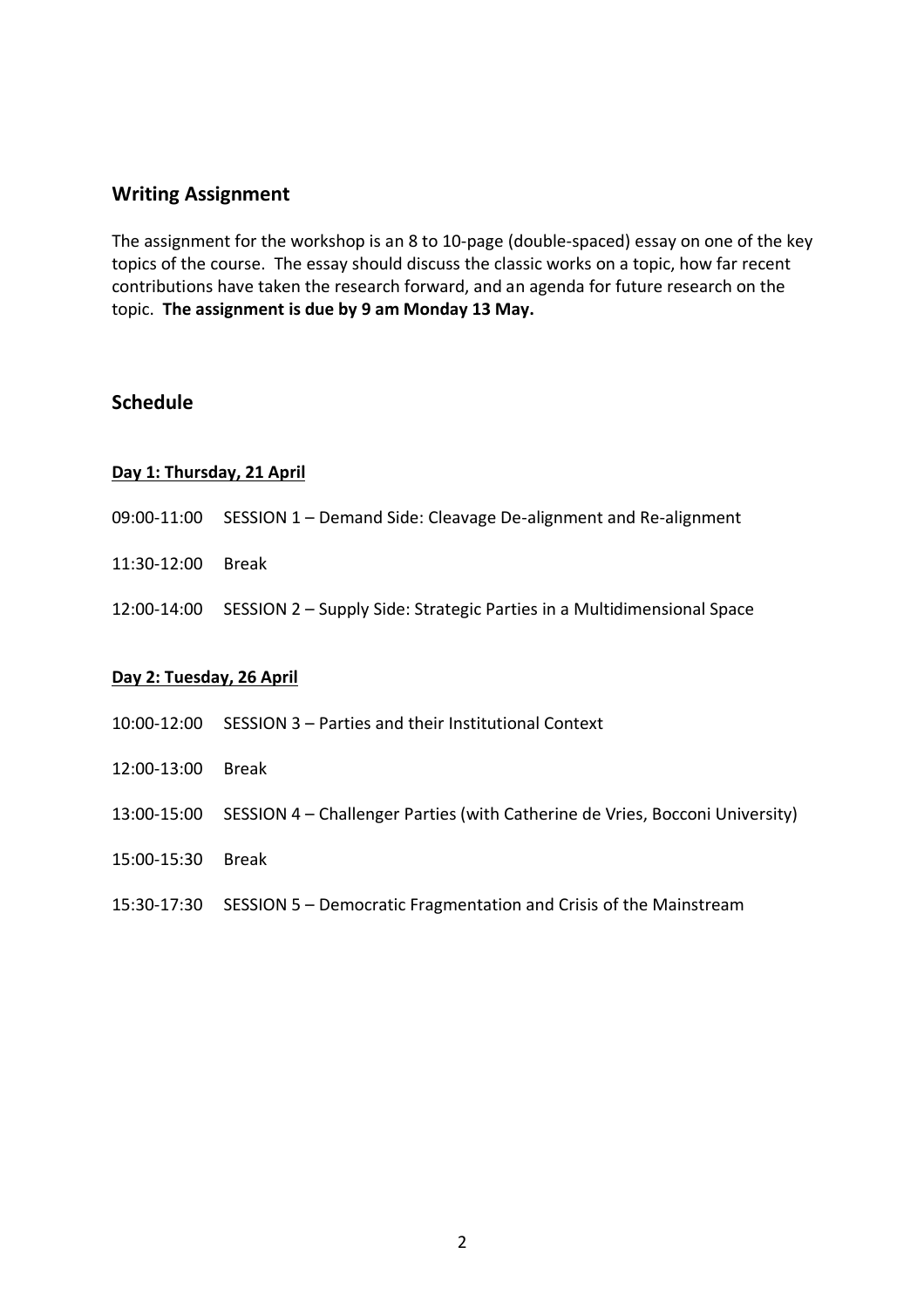# **Day 1: Thursday, 21 April**

### *SESSION 1 –* **Demand Side: Cleavage De-alignment and Re-alignment**

### **Key Readings**

Marks, Gary, David Attewell, Liesbet Hooghe, Jan Rovny and Marco Steenbergen (2022) The Social Bases of Political Parties: A New Measure and Survey. *British Journal of Political*  Science, forthcoming, [https://doi:10.1017/S0007123421000740.](https://doi:10.1017/S0007123421000740)

Gethin, Amory, Clara Martínez-Toledano, Thomas Piketty (2022) Brahmin Left Versus Merchant Right: Changing Political Cleavages in 21 Western Democracies, 1948-2020. *Quarterly Journal of Economics* 137(1) 1-48.

Gallego, Aina, Thomas Kurer and Nikolas Schöll (2022) Neither Left-Behind nor Superstar: Ordinary Winners of Digitalization at the Ballot Box. *Journal of Politics* 84(1) 418-436.

#### **Additional Readings**

Lipset, Seymour Martin and Stein Rokkan (1967) Cleavage Structures, Party Systems and Voter Alignments: An Introduction. In Seymour Martin Lipset and Stein Rokkan (eds.) *Party Systems and Voter Alignments: Cross-National Perspectives*. New York, NY: Free Press. [abbreviated version in: Peter Mair (ed.) (1990) *The West European Party System*. Oxford: Oxford University Press, pp. 91-111.]

Kriesi, Hanspeter, Edgar Grande, Romain Lachat, Martin Dolezal, Simon Bornschier and Timotheos Frey (2006) Globalization and the Transformation of the National Political Space: Six European Countries Compared. *European Journal of Political Research* 45(6) 921–956.

Inglehart, Ronald F. (2008) Changing Values among Western Publics from 1970 to 2006. *West European Politics* 31(1-2) 130-146.

McCarty, Nolan, Keith T. Poole and Howard Rosenthal (2008) *Polarized America: The Dance of Ideology and Unequal Riches*. Cambridge, MA: MIT Press.

Gingrich, Jane and Silja Häusermann (2015) The Decline of the Working-Class Vote, the Reconfiguration of the Welfare Support Coalition and Consequences for the Welfare State. *Journal of European Social Policy* 25(1) 50-75.

Colantone, Italo and Piero Stanig (2018) The Trade Origins of Economic Nationalism: Import Competition and Voting Behavior in Western Europe. *American Journal of Political Science* 62(4) 936-953.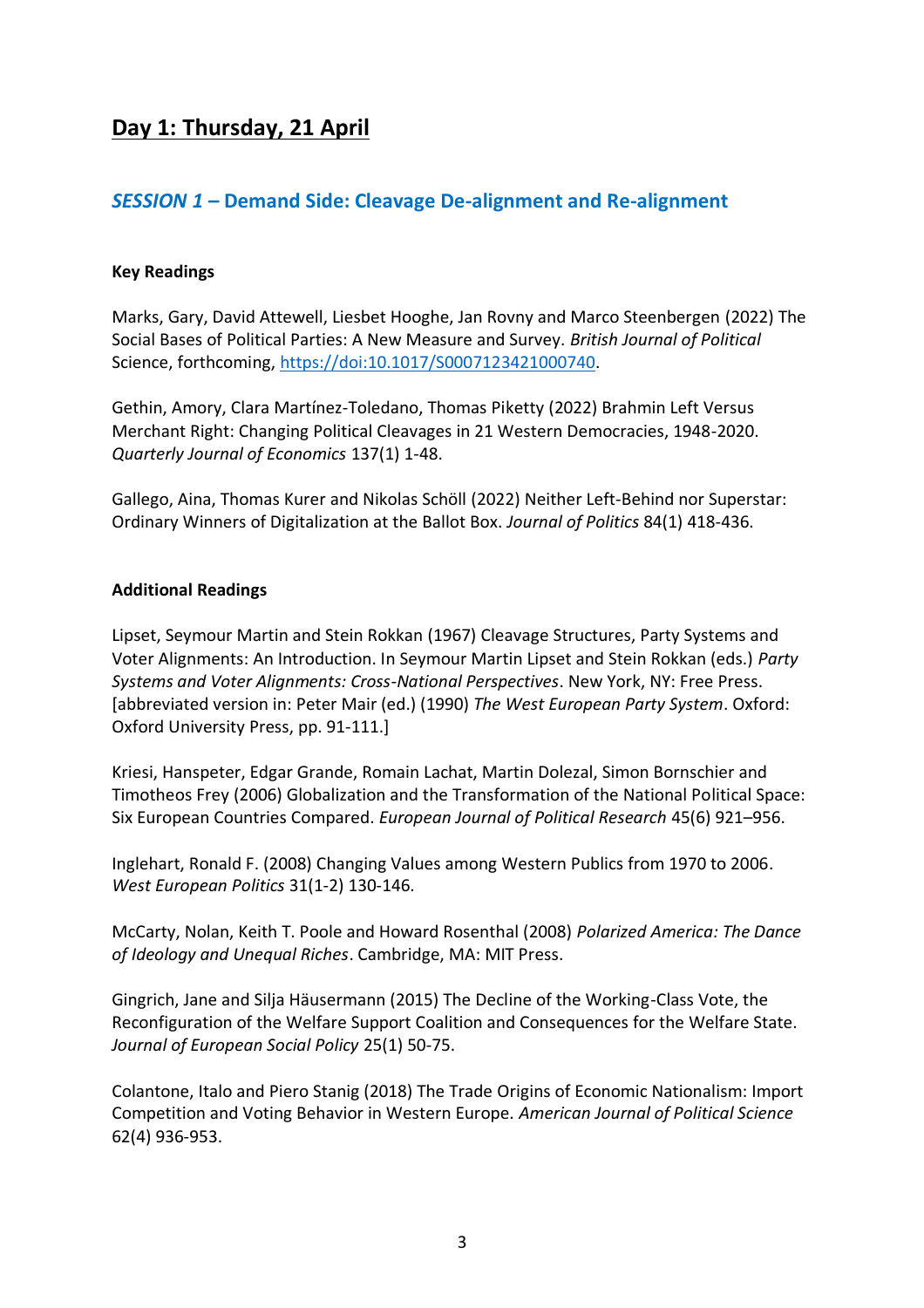Dalton, Russell J. (2018) *Political Realignment: Economics, Culture, and Electoral Change*. Cambridge: Cambridge University Press.

Hooghe, Liesbet and Gary Marks (2018) Cleavage Theory meets Europe's Crises: Lipset, Rokkan, and the Transnational Cleavage. *Journal of European Public Policy* 25(1) 109- 135.

Mutz, Diana C. (2018) Status Threat, Not Economic Hardship, Explains the 2016 Presidential Vote. *Proceedings of the National Academy of Sciences* 115(19) E4330–E4339.

Oesch, Daniel and Line Rennwald (2018) Electoral Competition in Europe's New Tripolar Political Space: Class Voting for the Left, Centre-Right and Radical Right. *European Journal of Political Research* 57 (4) 783-807.

Bolet, Diane (2020) Local Labour Market Competition and Radical Right Voting: Evidence from France. *European Journal of Political Research* 59(4) 817-841.

Kurer, Thomas (2020) The Declining Middle: Occupational Change, Social Status, and the Populist Right. *Comparative Political Studies* 53(10-11) 1798–1835.

Ansell, Ben and Asli Cansunar (2021) The Political Consequences of Housing (Un)Affordability. *Journal of European Social Policy* 31(5) 597-613.

Abou-Chadi, Tarik and Simon Hix (2021) Brahmin Left Versus Merchant Right? Education, Class, Multiparty Competition, and Redistribution in Western Europe. *British Journal of Sociology* 72(1) 79-92.

Bornschier, Simon, Silja Häusermann, Delia Zollinger and Céline Colombo (2021) How 'Us' and 'Them' Relates to Voting Behavior: Social Structure, Social Identities, and Electoral Choice. *Comparative Political Studies* 54(12) 2087-2122.

Engler, Sarah and David Weisstanner (2021) The Threat of Social Decline: Income Inequality and Radical Right Support. *Journal of European Public Policy* 28(2) 153-173.

Anellia, Massimo, Italo Colantonea and Piero Stanig (2021) Individual Vulnerability to Industrial Robot Adoption Increases Support for the Radical Right. *Proceedings of the National Academy of Sciences* 118(47) 1-8.

Ansell, Ben, Frederik Hjorth, Jacob Nyrup and Martin Vinæs Larsen (2022) Sheltering Populists? House Prices and the Support for Populist Parties. *Journal of Politics*, forthcoming, [https://doi.org/10.1086/718354.](https://doi.org/10.1086/718354)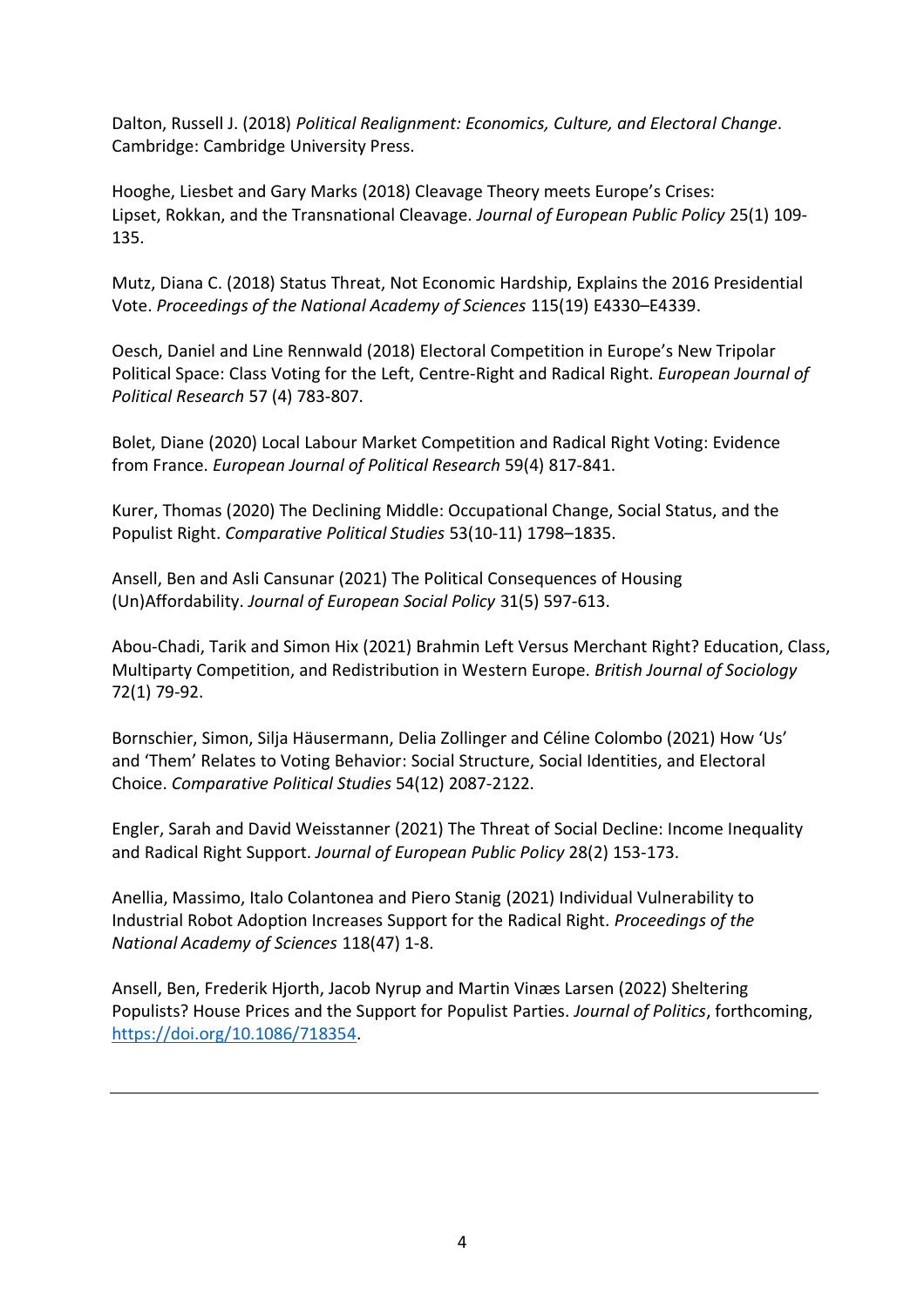### *SESSION 2 –* **Supply Side: Strategic Parties in a Multidimensional Space**

### **Key Readings**

Koedam, Jelle (2022) A Change of Heart? Analysing Stability and Change in European Party Positions. *West European Politics* 45(4) 693-715.

Miller, Gary and Norman Schofield (2003) Activists and Partisan Realignment in the United States. *American Political Science Review* 97(2) 245-260.

Abou-Chadi, Tarik and Lukas Stoetzer (2020) How Parties React to Voter Transitions. *American Political Science Review* 114(3) 940-945.

### **Additional Readings**

Downs, Anthony (1957) *An Economic Theory of Democracy*. New York, NY: Harper.

McKelvey, Richard D. (1976) Intransitivities in Multidimensional Voting Models and Some Implications for Agenda Control. *Journal of Economic Theory* 12(3) 472-482.

Shepsle, Kenneth A. (1991) *Models of Multiparty Electoral Competition*. Chur, NY: Harwood.

Laver, Michael and W. Ben Hunt (1992) *Policy and Party Competition*. London: Routledge.

Kitschelt, Herbert (1993) Class Structure and Social Democratic Party Strategy*. British Journal of Political Science* 23(3) 299-337.

Katz, Richard S. and Peter Mair (1995) Changing Models of Party Organization and Party Democracy: The Emergence of the Cartel Party. *Party Politics* 1(1) 5-28.

Dixit, Avinash, and John Londregan (1996) The Determinants of Success of Special Interests in Redistributive Politics. *The Journal of Politics* 58(4) 1132-1155.

Besley, Timothy and Stephen Coate (1997) An Economic Model of Representative Democracy. *Quarterly Journal of Economics* 112(1) 85-114.

Adams, James, Michael Clark, Lawrence Ezrow and Garrett Glasgow (2004) Understanding Change and Stability in Party Ideologies: Do Parties Respond to Public Opinion or to Past Election Results? *British Journal of Political Science* 34(4) 589-610.

Laver, Michael (2005) Policy and the Dynamics of Political Competition. *American Political Science Review* 99(2) 263-281.

Benoit, Kenneth and Michael Laver (2006) *Party Policy in Modern Democracies*. London: Routledge.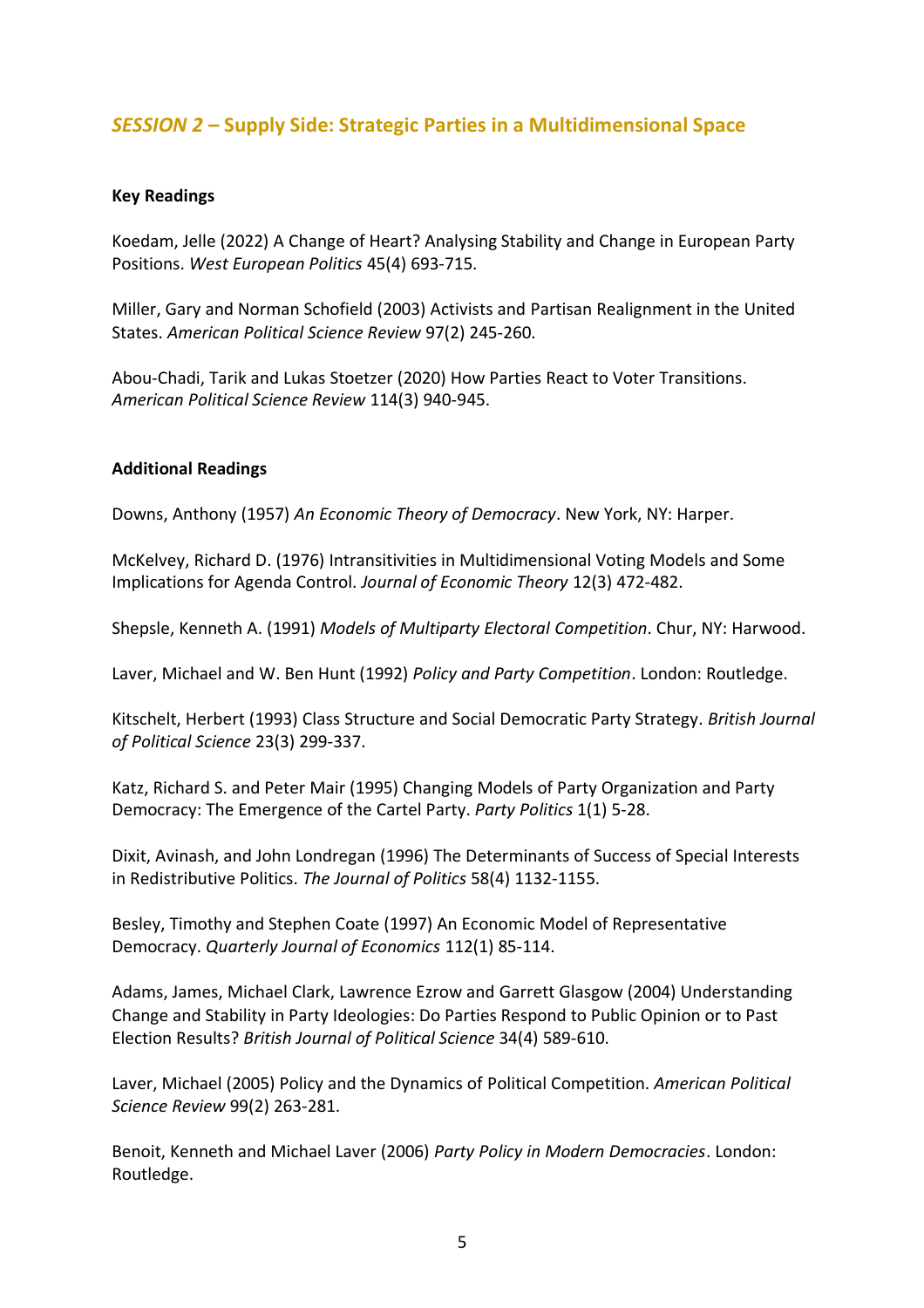Klingemann, Hans-Dieter, Andrea Volkens, Judith Bara, Ian Budge and Michael D. McDonald (2006) *Mapping Policy Preferences II: Estimates for Parties, Electors, and Governments in Eastern Europe, European Union, and OECD 1990-2003*. Oxford: Oxford University Press.

Hix, Simon, Abdul Noury and Gerard Roland (2006) Dimensions of Politics in the European Parliament. *American Journal of Political Science* 50(2) 494–511.

Schofield, Norman and Itai Sened (2010) *Multiparty Democracy: Elections and Legislative Politics*. Cambridge: Cambridge University Press.

Aldrich, John H. (2011) *Why Parties? A Second Look*. Chicago, IL: University of Chicago Press.

Williams, Laron K. and Guy D. Whitten (2015) Don't Stand So Close to Me: Spatial Contagion Effects and Party Competition. *American Journal of Political Science* 59(2) 309-325.

Dassonneville, Ruth, Patrick Fournier and Zeynep Somer-Topcu (2022) Partisan Attachments in a Multidimensional Space. *West European Politics*, forthcoming.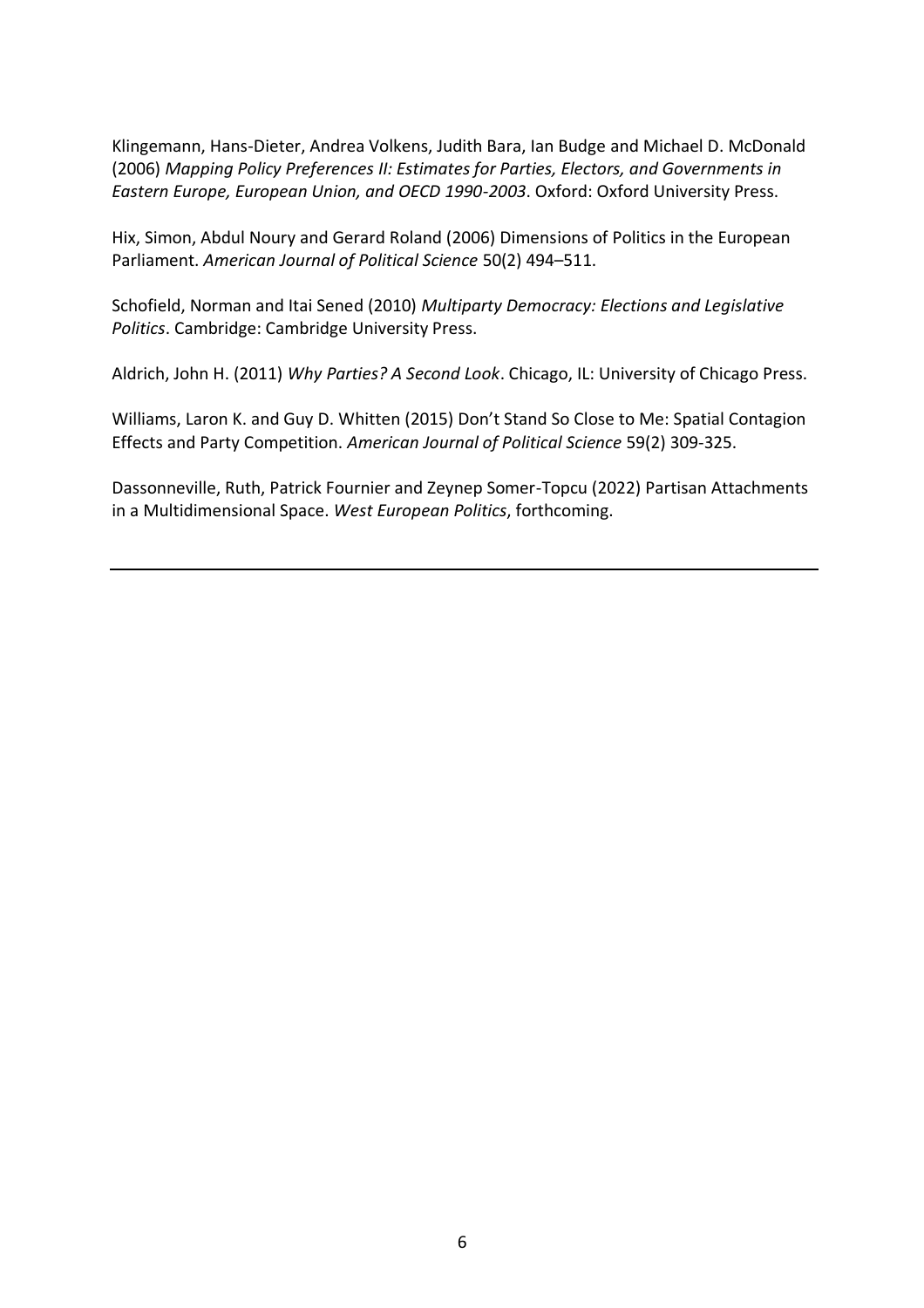## **Day 2: Tuesday, 26 April**

### *SESSION 3* **– Parties and their Institutional Context**

### **Key Readings**

Calvo, Ernesto and Jonathan Rodden (2015) The Achilles Heel of Plurality Systems: Geography and Representation in Multiparty Democracies. *American Journal of Political Science* 59(4) 789-805.

Fiva, Jon and Simon Hix (2021) Electoral Reform and Strategic Coordination. *British Journal of Political Science* 51(4) 1782-1791.

Hix, Simon and Abdul Noury (2016) Government-Opposition or Left-Right? The Institutional Determinants of Voting in Legislatures. *Political Science Research and Methods* 4(2) 249-273.

### **Additional Readings – Electoral Systems**

Duverger, Maurice (1954) *Political Parties: Their Organization and Activity in the Modern State*. New York, NY: Wiley.

Rae, Douglas W. (1967) *The Political Consequences of Electoral Laws*. New Haven, CT: Yale University Press.

Cox, Gary W. (1990) Centripetal and Centrifugal Incentives in Electoral Systems. *American Journal of Political Science* 34(4), 903-935.

[or Cox, Gary W. (1997) *Making Votes Count: Strategic Coordination in the World's Electoral Systems*. Cambridge: Cambridge University Press.]

Boix, Carles (1999) Setting the Rules of the Game: The Choice of Electoral Systems in Advanced Democracies. *American Political Science Review* 93(3) 609-624.

Iversen, Torben and David Soskice (2006) Electoral Institutions and the Politics of Coalitions: Why Some Democracies Redistribute More Than Others. *American Political Science Review* 100(2) 165-181.

Clark, William Roberts and Matt Golder (2006) Rehabilitating Duverger's Theory, Testing the Mechanical and Strategic Modifying Effects of Electoral Laws. *Comparative Political Studies* 39(6) 679-708.

Golder, Matt and Jacek Stramski (2010) Ideological Congruence and Electoral Institutions. *American Journal of Political Science* 54(1) 90-106.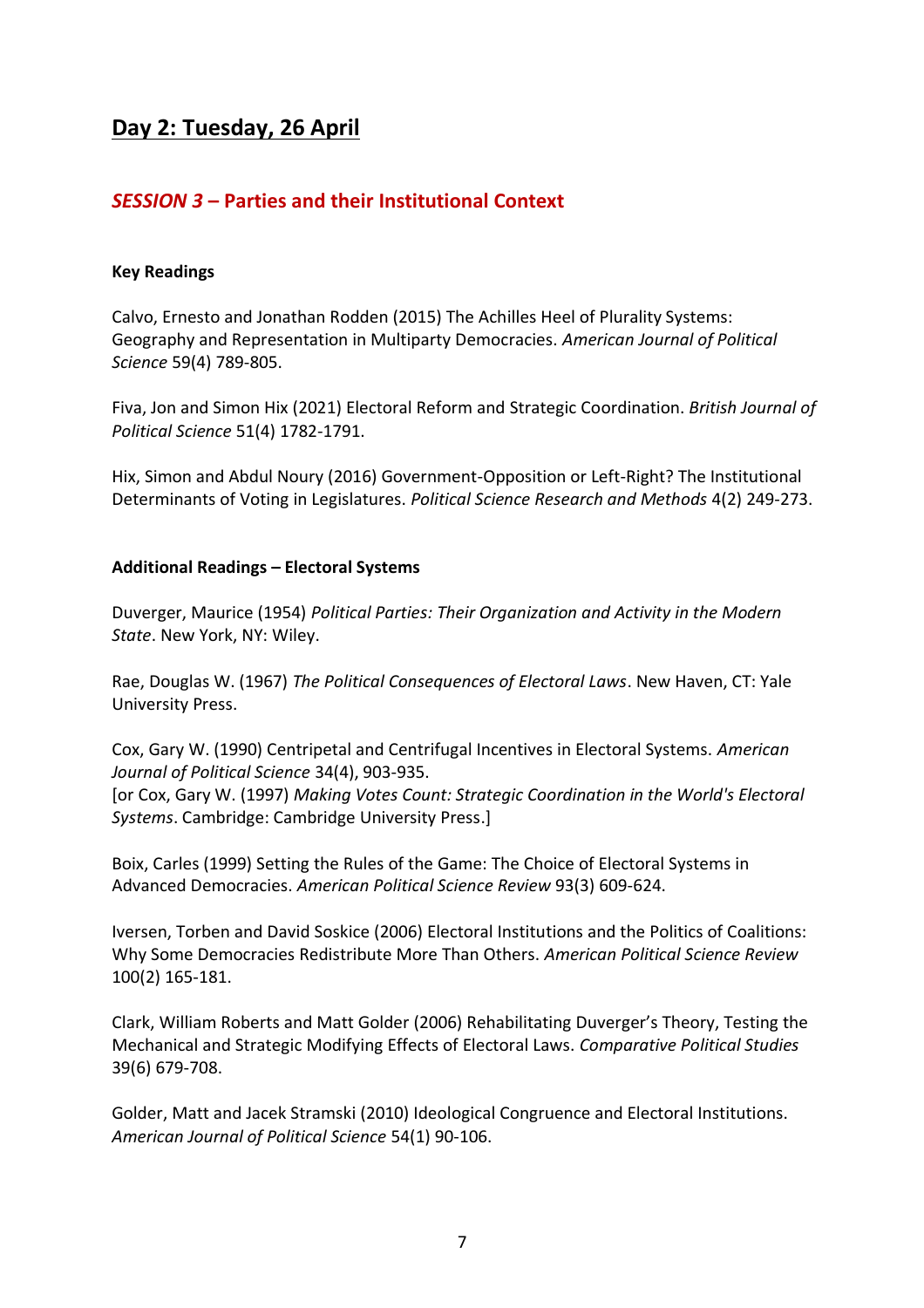Carey, John M. and Simon Hix (2011) The Electoral Sweet Spot: Low-Magnitude Proportional Electoral Systems. *American Journal of Political Science* 55(2) 383-397.

Huber, John D. (2012) Measuring Ethnic Voting: Do Proportional Electoral Laws Politicize Ethnicity? *American Journal of Political Science* 56(4) 986-1001.

Shugart, Matthew S. and Rein Taagepera (2017) *Votes from Seats: Logical Models of Electoral Systems*. Cambridge: Cambridge University Press.

### **Additional Readings – Legislative-Executive Design**

Cox, Gary W. (1987) *The Efficient Secret: The Cabinet and the Development of Political Parties in Victorian England*. Cambridge: Cambridge University Press.

Laver, Michael and Kenneth A. Shepsle (1990) Coalitions and Cabinet Government. *American Political Science Review* 84(3) 873-890.

[or Laver, Michael and Kenneth A. Shepsle (1996) *Making and Breaking Governments: Cabinets and Legislatures in Parliamentary Democracies*. Cambridge: Cambridge University Press.]

Shugart, Matthew and John Carey (1992) *Presidents and Assemblies: Constitutional Design and Electoral Dynamics*. Cambridge: Cambridge University Press.

Tsebelis, George (1995) Decision Making in Political Systems: Veto Players in Presidentialism, Parliamentarism, Multicameralism and Multipartyism. *British Journal of Political Science* 25(3) 289-325.

Huber, John D. (1996) The Vote of Confidence in Parliamentary Democracies. *American Political Science Review* 90(2) 269-282.

Cox, Gary W. and Mathew D. McCubbins (2005) *Setting the Agenda: Responsible Party Government in the U.S. House of Representatives*. Cambridge: Cambridge University Press.

Hix, Simon, Abdul Noury and Gérard Roland (2005) Power to the Parties: Cohesion and Competition in the European Parliament, 1979-2001. *British Journal of Political Science* 35(2) 209-234.

Dewan, Torun and Arthur Spirling (2011) Strategic Opposition and Government Cohesion in Westminster Democracies. *American Political Science Review* 105(2) 337-358.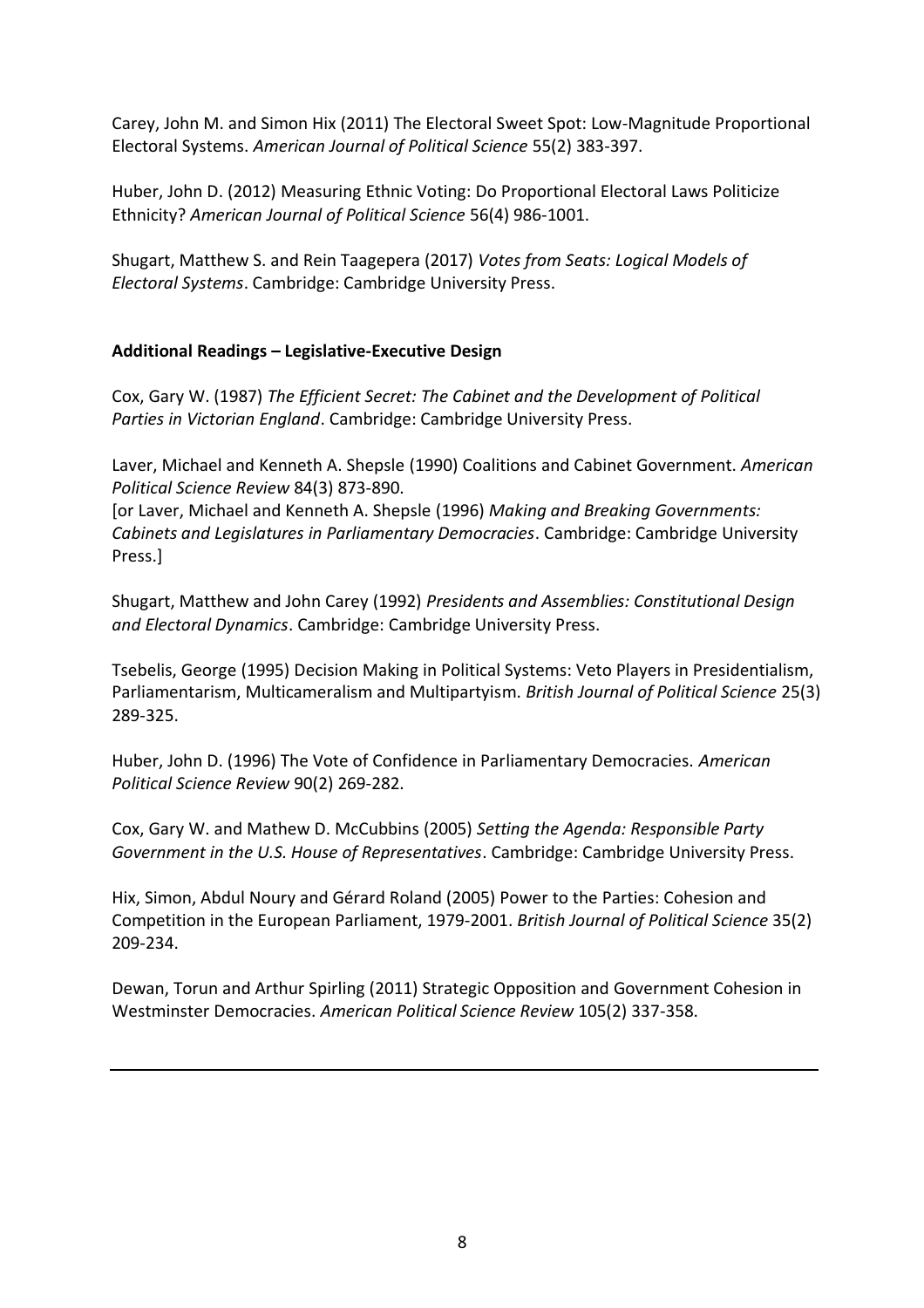### *SESSION 4* **– Challenger Parties** *(with Catherine de Vries, Bocconi University)*

### **Key Readings**

De Vries, Catherine E. and Sara B. Hobolt (2020) *Political Entrepreneurs: The Rise of Challenger Parties in Europe*. Princeton, NJ: Princeton University Press.

Meguid, Bonnie M. (2005) Competition Between Unequals: The Role of Mainstream Party Strategy in Niche Party Success. *American Political Science Review* 99(3) 347-359.

De Vries Catherine E. and Gary Marks (2012) The Struggle over Dimensionality: A Note on Theory and Empirics. *European Union Politics* 13(2) 185-193.

### **Additional Readings**

Kitschelt, Herbert and Anthony J. McGann (1997) *The Radical Right in Western Europe: A Comparative Analysis*. Ann Arbor, MI: University of Michigan Press.

Mudde, Cas (2004) The Populist Zeitgeist. *Government and Opposition* 39(4) 541-563.

Tavits, Margit (2006) Party System Change: Testing a Model of New Party Entry. *Party Politics*  12(1) 99-119.

Tavits, Margit (2008) Party Systems in the Making: The Emergence and Success of New Parties in New Democracies. *British Journal of Political Science* 38(1) 113-133.

Meyer, Thomas M. and Markus Wagner (2013) Mainstream or Niche? Vote-Seeking Incentives and the Programmatic Strategies of Political Parties. *Comparative Political Studies* 46(10) 1246-1272.

Hobolt, Sara B. and Catherine E. De Vries (2015) Issue Entrepreneurship and Multiparty Competition. *Comparative Political Studies* 48(9) 1159-1185.

Pardos-Prado, Sergi (2015) How Can Mainstream Parties Prevent Niche Party Success? Center-Right Parties and the Immigration Issue. *Journal of Politics* 77(2) 352-367.

Wagner, Markus and Thomas M. Meyer (2017) The Radical Right as Niche Parties? The Ideological Landscape of Party Systems in Western Europe, 1980-2014. *Political Studies* 65(1) 84-107.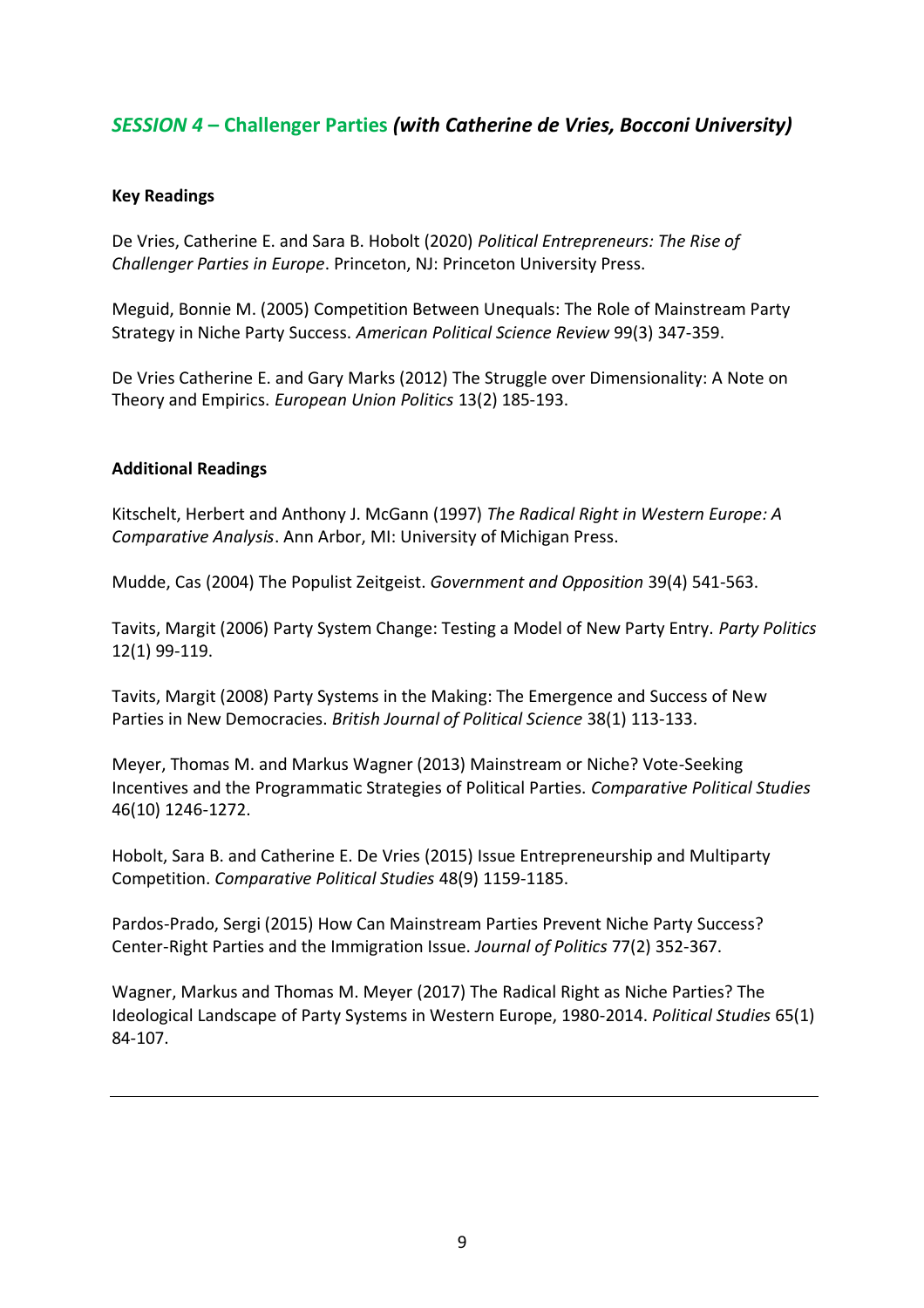### *SESSION 5* **– Democratic Fragmentation and Crisis of the Mainstream**

### **Key Readings**

Li, Yuhui and Matthew S. Shugart (2016) The Seat Product Model of the Effective Number of Parties: A Case for Applied Political Science. *Electoral Studies* 41(1) 23-34.

Benedetto, Giacomo, Simon Hix and Nicola Mastrorocco (2020) The Rise and Fall of Social Democracy, 1918-2017. *American Political Science Review* 114(3) 928-939.

Dassonneville, Ruth and Ian McAllister (2020) The Party Choice Set and Satisfaction with Democracy. *West European Politics* 43(1) 49-73.

### **Additional Readings – Party System Change/Fragmentation**

Laakso, Markka and Rein Taagepera (1979) The Effective Number of Political Parties: A Measure with Application to Western Europe. *Comparative Political Studies* 12(1) 3-27.

Bartolini, Stefano and Peter Mair (1990) *Identity, Competition and Electoral Availability: The Stabilisation of European Electorates 1885-1985*. Cambridge: Cambridge University Press.

Ordeshook, Peter C. and Olga V. Shvetsova (1994) Ethnic Heterogeneity, District Magnitude, and the Number of Parties. *American Journal of Political Science* 38(1) 100-123.

Coleman, Stephen (1995) Dynamics in the Fragmentation of Political Party Systems. *Quality & Quantity* 29, 141-155.

Mair, Peter (1997) *Party System Change: Approaches and Interpretations*. Oxford: Oxford University Press.

Caramani, Daniele (2004) *The Nationalization of Politics: The Formation of National Electorates and Party Systems in Western Europe*. Cambridge: Cambridge University Press.

Dassonneville, Ruth and Marc Hooghe (2017) Economic Indicators and Electoral Volatility: Economic Effects on Electoral Volatility in Western Europe, 1950-2013. *Comparative European Politics* 15(6) 919-943.

Lindvall, Johannes (2017) Economic Downturns and Political: Competition Since the 1870s. *Journal of Politics* 79(4) 1302-1314.